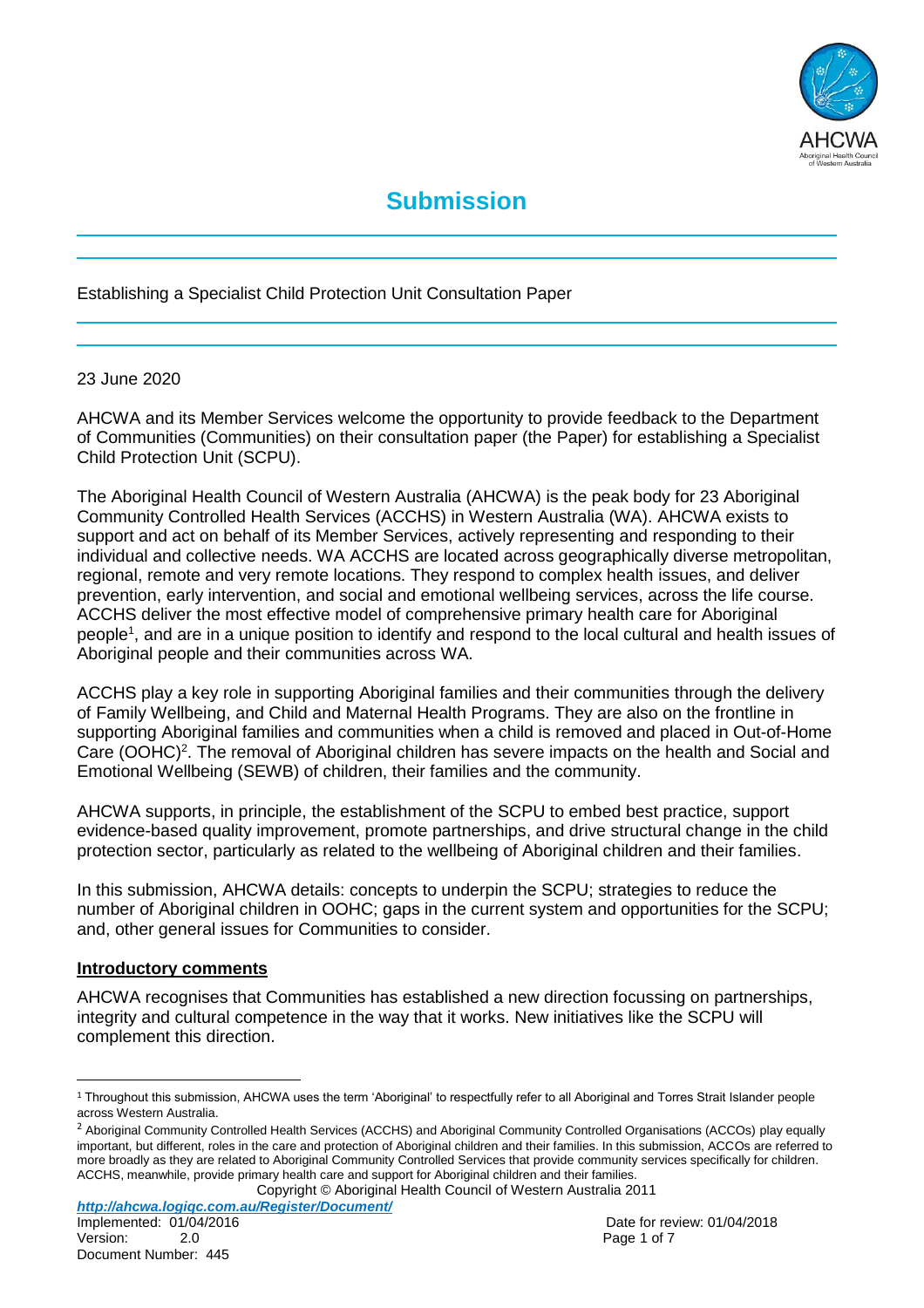

In alignment with new directions, the Paper explains that "the child protection sector is changing, with key reforms underway". AHCWA is aware that broader work is being undertaken to reform OOHC in Western Australia and recommends that careful consideration is given to how the SCPU and these reforms will intersect. The SCPU should not be established in isolation of broader reforms.

AHCWA is also aware that Communities is reviewing the *Aboriginal Community Controlled Organisation Strategy to 2022.* As Aboriginal Community Controlled Organisations (ACCOs) should have a pivotal role in working with the SCPU, AHCWA recommends the ACCO Strategy must provide a framework for this important partnership.

### **Concepts to underpin the SCPU**

# **A holistic view of health and wellbeing**

AHCWA and its Member Services assert that a holistic approach to health and wellbeing should inform child protection services' best practice.

ACCHS are committed to ensuring that culturally appropriate health care is available to all Aboriginal people, their families, carers and communities across Western Australia. Central to ACCHS service provision is the ACCHS Model of Care. It is a holistic model that guides the provision of health and wellbeing services to Aboriginal people within a broader context of culture, family, community, country, language, physical wellbeing, emotional wellbeing, and spiritual wellbeing. Each of these elements is fundamental to the health and wellbeing of Aboriginal people, their families and communities.

Integral to the ACCHS Model of Care is:

- an Aboriginal workforce delivering primary health care;
- a commitment to involving community members in service provision;
- a multidisciplinary team approach ensuring the complex care needs of Aboriginal people are met; and
- the provision of a culturally safe environment where Aboriginal people feel welcome, understood and empowered.

# **Social and Emotional Wellbeing (SEWB)**

Within a holistic model of health and wellbeing is the concept of SEWB. Both the ACCHS Model of Care and SEWB acknowledge that connections to land, language, culture, spirituality, family and community directly contribute to the emotional and physical wellbeing of Aboriginal people, and that a person's SEWB is directly influenced by historical and contemporary government policies and events. SEWB should underpin the ethos of the proposed SCPU and ensure there is a focus on the SEWB of children, their families and community.

As noted in the Paper, Aboriginal children are over represented in the child protection system in comparison to non-Aboriginal children. Removal of Aboriginal children from their families, community and culture has a detrimental effect on the SEWB of families, the community and the child and their future prospects. Research has consistently found that a strong sense of cultural identity has a positive psychological impact, especially for youth<sup>3</sup>. Despite this importance, any mention of holistic care or the impact on SEWB is missing from this Paper.

 $\overline{a}$ <sup>3</sup> Dockery, AM (2020) *Inter-generational transmission of Indigenous culture and children's wellbeing: Evidence from Australia* in the International Journal of Intercultural Relations (74:80-93)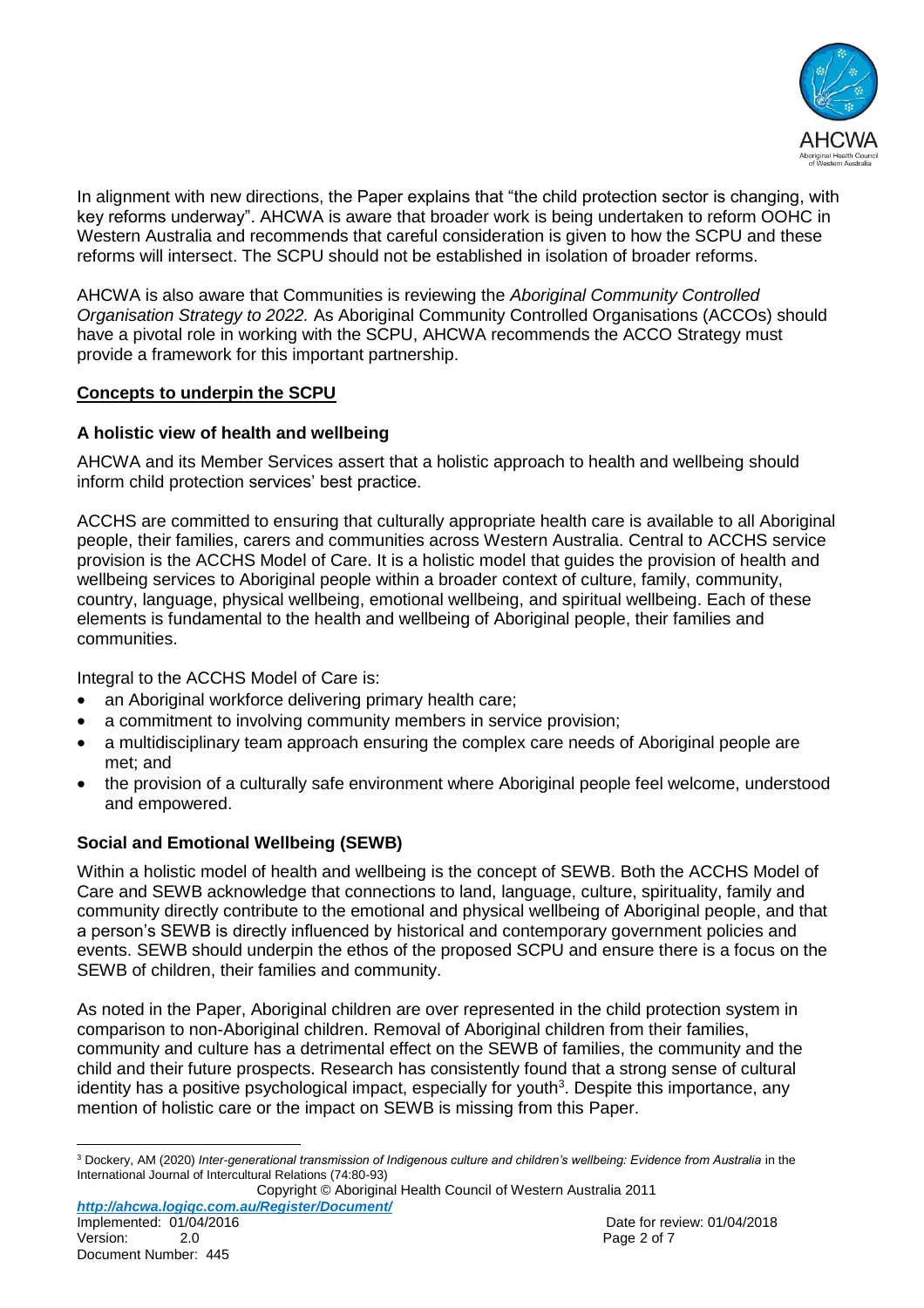

# **Strategies to reduce the number of Aboriginal children in OOHC**

AHCWA asserts that prevention, early intervention, self-determination, place-based solutions, partnerships and the adaption of learnings from other jurisdictions will strengthen the child protection system and help to reduce the number of Aboriginal children removed from their families. This will positively impact on the SEWB of children, their families and the community. The proposed SCPU, and the child protection system more broadly, must ensure that services are culturally appropriate and that there is ongoing active engagement with ACCOs and communities.

### **Prevention and early intervention**

Prevention underpins the philosophy of comprehensive primary health care and the holistic model of health delivered by ACCHS. ACCHS deliver high quality, flexible and culturally secure services to Aboriginal people, especially preventative and early-intervention services and programs.

Research has found that there should be a focus on prevention and early intervention as best practice to support family wellbeing, rather than later interventions which may result in breakdown of the family unit and child removal which can have a detrimental impact on SEWB<sup>4</sup>. Natalie Lewis, cochair of 'Family Matters', Commissioner for the Queensland Family and Child Commission and CEO of Queensland Aboriginal and Torres Strait Islander Child Protection Peak has advocated this within the Australian system. She has stated, "We stress the need for an increased investment in prevention and early intervention to redress the over-representation of Aboriginal and Torres Strait Islander children in out-of-home care. Consistently, more funding is invested in child protection services than support services"<sup>5</sup>.

Experience from other Australian jurisdictions also recognises that prevention and early intervention are essential in discussions related to child protection. The Royal Commission into the Protection and Detention of Children in the Northern Territory recommended that the Northern Territory government focus on early intervention to improve outcomes for Aboriginal young people, families and communities<sup>6</sup>.

AHCWA strongly supports an emphasis on a greater partnership between Communities through the SCPU and ACCOs. Notably there should be a shift to divesting more of the work in the early intervention and family support space with an increased and sustainable funding allocation to ACCOs which would improve the SEWB outcomes for young people, Aboriginal families and communities. Prevention activities require a long-term perspective; short-term thinking will not solve the issues faced by Aboriginal people and their communities.

#### **Self-determination**

AHCWA affirms that full self-determination of Aboriginal affairs by Aboriginal people must underpin family wellbeing and child protection and any related policies or programs. Self-determination is central to enhancing opportunities, improving SEWB and closing outcome gaps for Aboriginal people.

[Family\\_Matters\\_Report\\_2019.pdf](https://www.familymatters.org.au/wp-content/uploads/2019/10/Media_Release-Family_Matters_Report_2019.pdf) [Accessed 18 June 2020]

<sup>6</sup> CFCA Resource Sheet (2020[\) https://aifs.gov.au/cfca/publications/child-protection-and-aboriginal-and-torres-strait-islander-children](https://aifs.gov.au/cfca/publications/child-protection-and-aboriginal-and-torres-strait-islander-children) [Accessed 18 June 2020]

Copyright © Aboriginal Health Council of Western Australia 2011 *http://ahcwa.logiqc.com.au/Register/Document/*

 $\overline{a}$ <sup>4</sup> Katz, I, Cortis, N, Shlonsky, A and Mildon, R (2015) *Modernising Child Protection in New Zealand: Learning from system reforms in other jurisdictions* Social Policy Research Centre

<sup>&</sup>lt;sup>5</sup> Family Matter Media Release (2019) [https://www.familymatters.org.au/wp-content/uploads/2019/10/Media\\_Release-](https://www.familymatters.org.au/wp-content/uploads/2019/10/Media_Release-Family_Matters_Report_2019.pdf)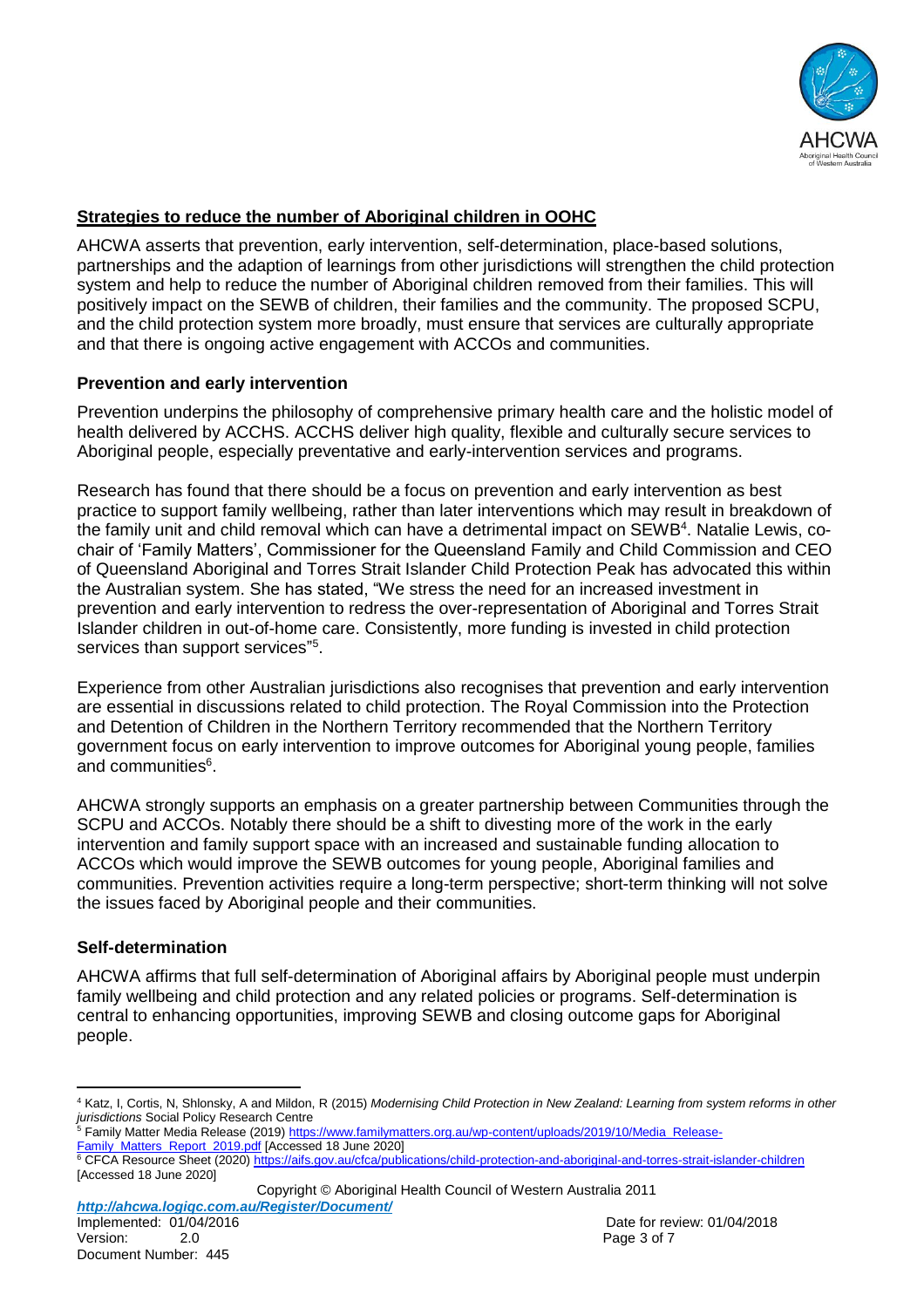

The Paper states that "Communities needs a stronger presence to effectively steward the sector and drive improvement". However, in order to support self-determination, Aboriginal communities and ACCOs must have a voice and lead the co-design process on child protection policies and reforms, including the establishment of a SCPU, to ensure they are culturally safe and secure.

## **Learning from other Jurisdictions**

AHCWA agrees with the Paper's position that "it is important to learn what has been successful in other jurisdictions, whilst remembering that no solution is one size fits all".

AHCWA notes that child welfare services for Indigenous children and families in Canada are provided either by a local agency on behalf of the Federal Government or directly by Indigenous agencies under the Federal Government's policy on Indigenous self-government. Indigenous child welfare agencies may provide a full range of services, which can include intake and investigation reports, or may focus on family support and guardianship<sup>7</sup>.

In 2019, this approach to Indigenous community control was embedded in law via Bill C-92, *An Act respecting First Nations, Inuit and Métis children, youth and families<sup>8</sup> .* The purpose of this Act is to keep Indigenous children and youth in Canada connected to their families, communities and culture. It includes the right of self-government in relation to child and family services, in line with United Nations Declaration on the Rights of Indigenous Peoples (UNDRIP). As Australia is also a signatory to UNDRIP, AHCWA proposes that there is the potential to adapt the principles and learnings from UNDRIP into the SCPU.

There is scope to learn from the Canadian model where Indigenous child welfare agencies provide culturally sensitive services while maintaining children in their own communities. This approach positively impacts on the SEWB of Aboriginal children and their families over time.

# **Place based solutions**

AHCWA supports place-based and localised solutions as proposed in the paper. This demonstrates Communities' understanding of the diversity of Aboriginal people, their communities and cultures, and assists in challenging the assumption that all Aboriginal communities face the same issues and challenges, or have the same strengths and opportunities. However, AHCWA affirms that these solutions should be within the purview of ACCOs, with specific consultation on the role that ACCHS may play in support to Aboriginal families and children in care, especially in regional and remote Western Australia.

# **Partnerships**

AHCWA strongly advocates for strong and genuine partnerships in designing solutions for child protection reform. In the development of the SCPU, AHCWA:

- Strongly supports the inclusion of a Senior Aboriginal Practitioner in the leadership of the SCPU, and would request that the ACCHS sector is identified as a key stakeholder relationship with this role.
- Recommends that the Senior Aboriginal Practitioner maintains and develops partnerships with ACCOs, and is responsible for providing culturally secure advice to senior leadership levels.

*http://ahcwa.logiqc.com.au/Register/Document/* Implemented: 01/04/2016 **Date for review: 01/04/2018** Date for review: 01/04/2018 Version: 2.0 2.0 Page 4 of 7

 $\overline{a}$  $7$  Katz et al (2015)

<sup>8</sup> [https://www.canada.ca/en/indigenous-services-canada/news/2019/06/an-act-respecting-first-nations-inuit-and-metis-children-youth-and](https://www.canada.ca/en/indigenous-services-canada/news/2019/06/an-act-respecting-first-nations-inuit-and-metis-children-youth-and-families-receives-royal-assent.html)[families-receives-royal-assent.html](https://www.canada.ca/en/indigenous-services-canada/news/2019/06/an-act-respecting-first-nations-inuit-and-metis-children-youth-and-families-receives-royal-assent.html) [Accessed 18 June 2020]; [https://laws-lois.justice.gc.ca/PDF/2019\\_24.pdf](https://laws-lois.justice.gc.ca/PDF/2019_24.pdf) [Accessed 18 June 2020]

Copyright © Aboriginal Health Council of Western Australia 2011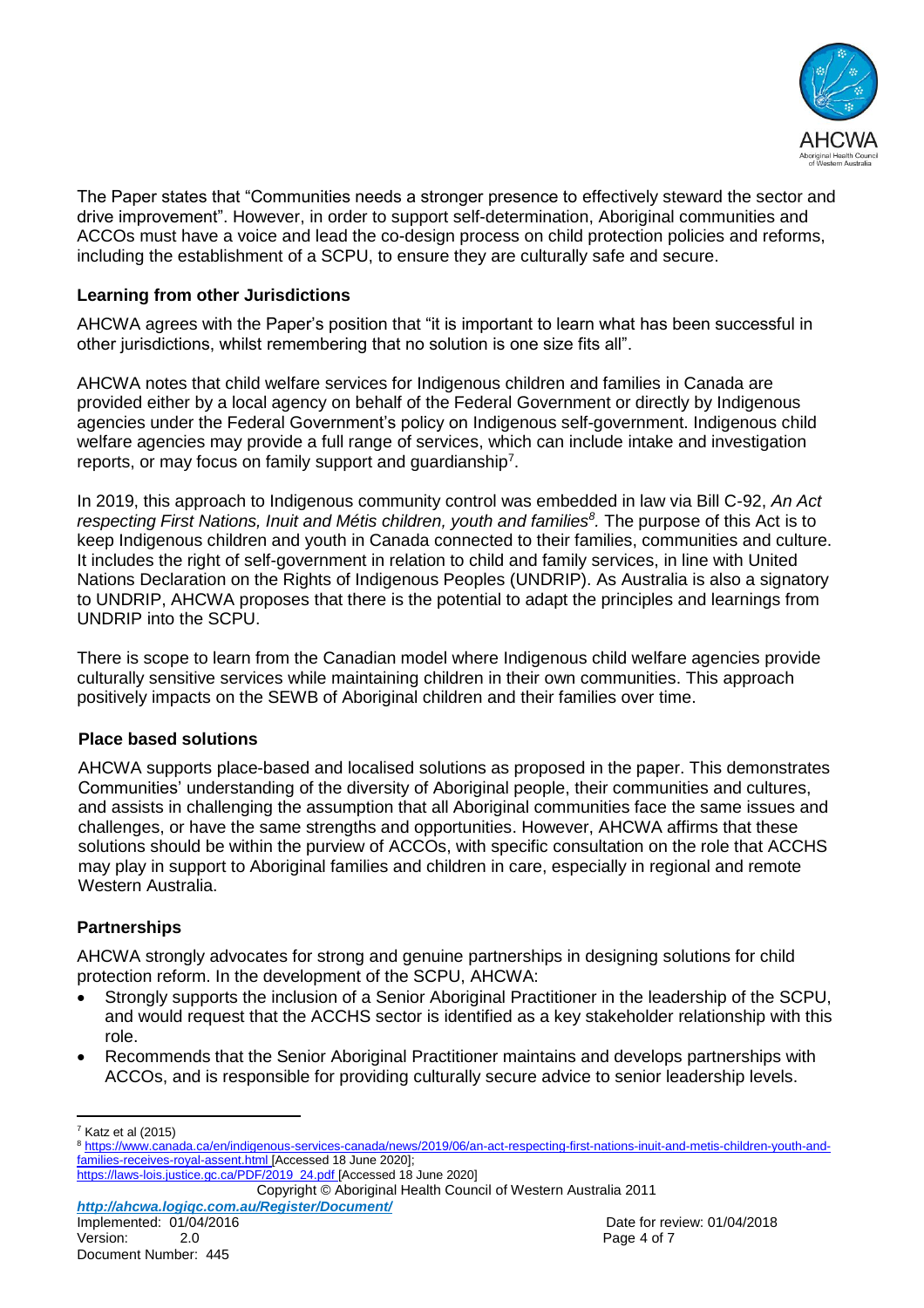

- Recommends the SCPU must fully consider and understand the unique needs and differences of Aboriginal people across metropolitan, rural and remote communities throughout WA.
- Strongly supports that the SCPU should be required to consult with the ACCHS and ACCO sector in regard to relevant child protection and OOHC legislation, policy and practice.
- Proposes that additional funding is provided to ACCOs to increase their capability to support Aboriginal children and their families through family wellbeing and child and maternal health programs. This will assist ACCOs to work in partnership with the SCPU to translate best practice into communities.
- Asserts that improved outcomes cannot be achieved for Aboriginal children, families or communities without collaboration between Communities and health, education, justice, police and non-government organisations<sup>9</sup>. The SCPU is an ideal opportunity to develop early intervention and prevention strategies with partner organisations, such as ACCHS and ACCOs, and other government agencies.

By developing ongoing and active partnerships, Communities can better promote consistency in practice across family and child wellbeing services, whilst ensuring a localised place based approach.

# **Gaps and Opportunities**

There is an opportunity for WA and the newly proposed SCPU to lead the way in terms of child protection. To achieve this there must be a shift in focus from paternalistic, reactive, top down approaches and strategies that miss opportunities for prevention, to a proactive focus on family, community and culture as a means of ensuring a child's safety and SEWB.

# **Family and community focus**

As previously stated, the ACCHS model of care is underpinned by the eight key elements; family, culture, community, country and language, in addition to physical, spiritual and emotional wellbeing. The removal of Aboriginal children from their families and community adversely affects these elements and connections, and negatively impacts on the SEWB of children, their families and the community. As such, removal of Aboriginal children from their families and community must be a last resort. The SCPU must lead Communities' commitment to place Aboriginal children and young people with immediate family in the first instance, or with other Aboriginal carers where possible.

The main tenet of *the Aboriginal and Torres Strait Islander Child Placement Principle<sup>10</sup>* (the Principle) is to ensure that government intervention does not disconnect children from their family and culture, yet 35% of Aboriginal children throughout Australia (2017-2018) were not placed with Aboriginal relatives or kin, Aboriginal caregivers or Aboriginal residential care<sup>11</sup>.

Ensuring Indigenous children remain with their culture and kin is prioritised in child protection and OOHC policy in other jurisdictions. In New Zealand the *Children, Young Persons, and Their Families Act* 1989 focusses on the wellbeing of children and youth in the context of their families, whanau (kin group), hapu (extended kin group with many whanau), iwi (descent group with many hapu) and family groups. It recognises that focusing on the kin group and community is a more positive

 $\overline{a}$ 

*http://ahcwa.logiqc.com.au/Register/Document/* Version: 2.0 2.0 Page 5 of 7

<sup>&</sup>lt;sup>9</sup> Katz et al (2015)

<sup>&</sup>lt;sup>10</sup> CFCA Paper NO. 34 (2015) [https://aifs.gov.au/cfca/publications/enhancing-implementation-aboriginal-and-torres-strait-islander](https://aifs.gov.au/cfca/publications/enhancing-implementation-aboriginal-and-torres-strait-islander-child/aboriginal-and)[child/aboriginal-and](https://aifs.gov.au/cfca/publications/enhancing-implementation-aboriginal-and-torres-strait-islander-child/aboriginal-and) [Accessed 18 June 2020]

Copyright © Aboriginal Health Council of Western Australia 2011 <sup>11</sup> <https://www.aihw.gov.au/reports/child-protection/child-protection-australia-2017-18/contents/summary> [Accessed 18 June 2020]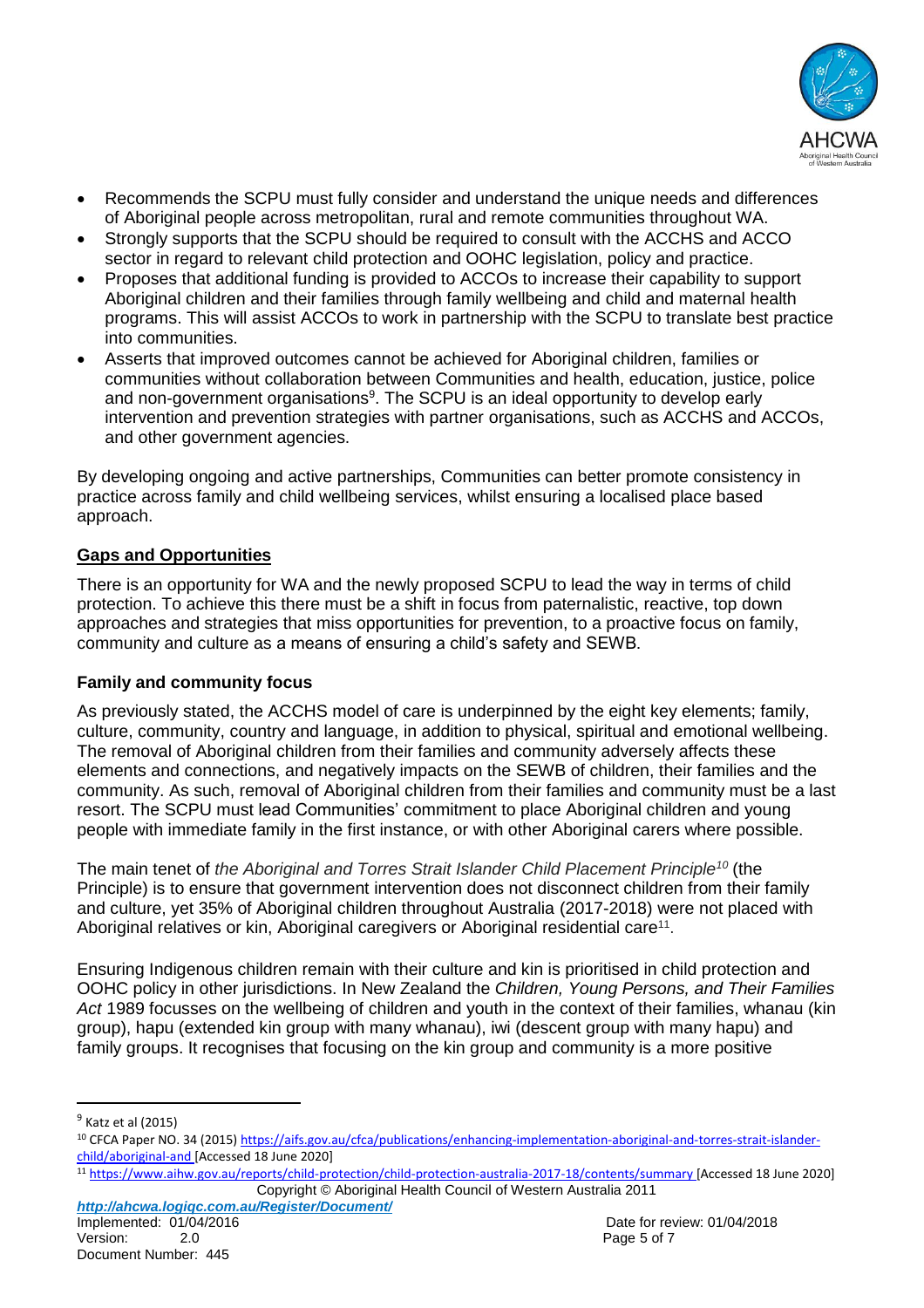

approach to child protection than calculating the risk that parents pose to their children<sup>12</sup>. The Act decrees that wherever possible family relationships must be maintained and strengthened. If a child requires placement in OOHC then, wherever practicable, the child must be placed with their extended kin group or descent group or, if this is not possible, they should be placed with a person with the same tribal, racial, ethnic or cultural background $^{13}$ .

AHCWA recommends that Communities' reflects on these example legislations as best practice in child wellbeing and child protection, and considers these learnings in the SCPU's design. The Senior Aboriginal Practitioner is potentially best placed to ensure learnings from other jurisdictions and innovative best practice is a key focus of the SCPU.

# **Cultural continuity**

Bill C-92 enshrined in Canadian law states that cultural continuity is essential to the wellbeing of a child, family and community, and that the transmission of languages, practices, customs and traditions is integral to cultural continuity. Further, it states that it is in a child's best interests to reside with family members and maintain a cultural connection<sup>14</sup>. AHCWA agrees that this is aligned with principles of self-determination, the ACCHS model of care and SEWB. This should be the foundation for the SCPU's approach to working with Aboriginal people, their families and community.

AHCWA stresses that there must be a shift from a child protection approach that focusses on family surveillance and child removal to systems that are embedded in a broader family and community approach, along with community control over child protection. There must be a commitment by Communities to adhere to cultural principles relating to Aboriginal children and young people, including appropriate assessment and recruitment of potential Aboriginal carers, along with initiatives to increase the number of Aboriginal carers in the system.

# **Cultural Safety and Best Practice**

AHCWA broadly supports the establishment of the SCPU conditional on the commitment by Communities' that cultural safety training for all staff is mandatory. Cultural safety training would assist staff to develop a holistic understanding of wellbeing for Aboriginal children, and the impact of child removals on the SEWB of Aboriginal children their families and communities. This would ensure best practice within the SCPU and could establish the SCPU as a centre of excellence in the child protection space.

The ACCHS and ACCO sectors brings a number of strengths that will support the development of child protection work and the SCPU. This includes an in-depth local and cultural knowledge and an understanding of the SEWB of children and their families. Additionally, ACCOs can bridge the gap between community and government and advise on cultural sensitivities.

# **Final general comments**

AHCWA has reviewed the principles and strongly recommends:

• The SCPU's key principles are implemented in conjunction with ACCOs;

 $\overline{a}$ 

Copyright © Aboriginal Health Council of Western Australia 2011

*http://ahcwa.logiqc.com.au/Register/Document/*

<sup>12</sup> Hyslop, I (2018) *A new paradigm for child protection practice* [https://www.reimaginingsocialwork.nz/2018/01/a-new-paradigm](https://www.reimaginingsocialwork.nz/2018/01/a-new-paradigm-for-child-protection-practice/)[for-child-protection-practice/](https://www.reimaginingsocialwork.nz/2018/01/a-new-paradigm-for-child-protection-practice/) [Accessed 18 June 2020]

 $13$  ibid

<sup>14</sup> [https://laws-lois.justice.gc.ca/PDF/2019\\_24.pdf](https://laws-lois.justice.gc.ca/PDF/2019_24.pdf) [Accessed 18 June 2020]